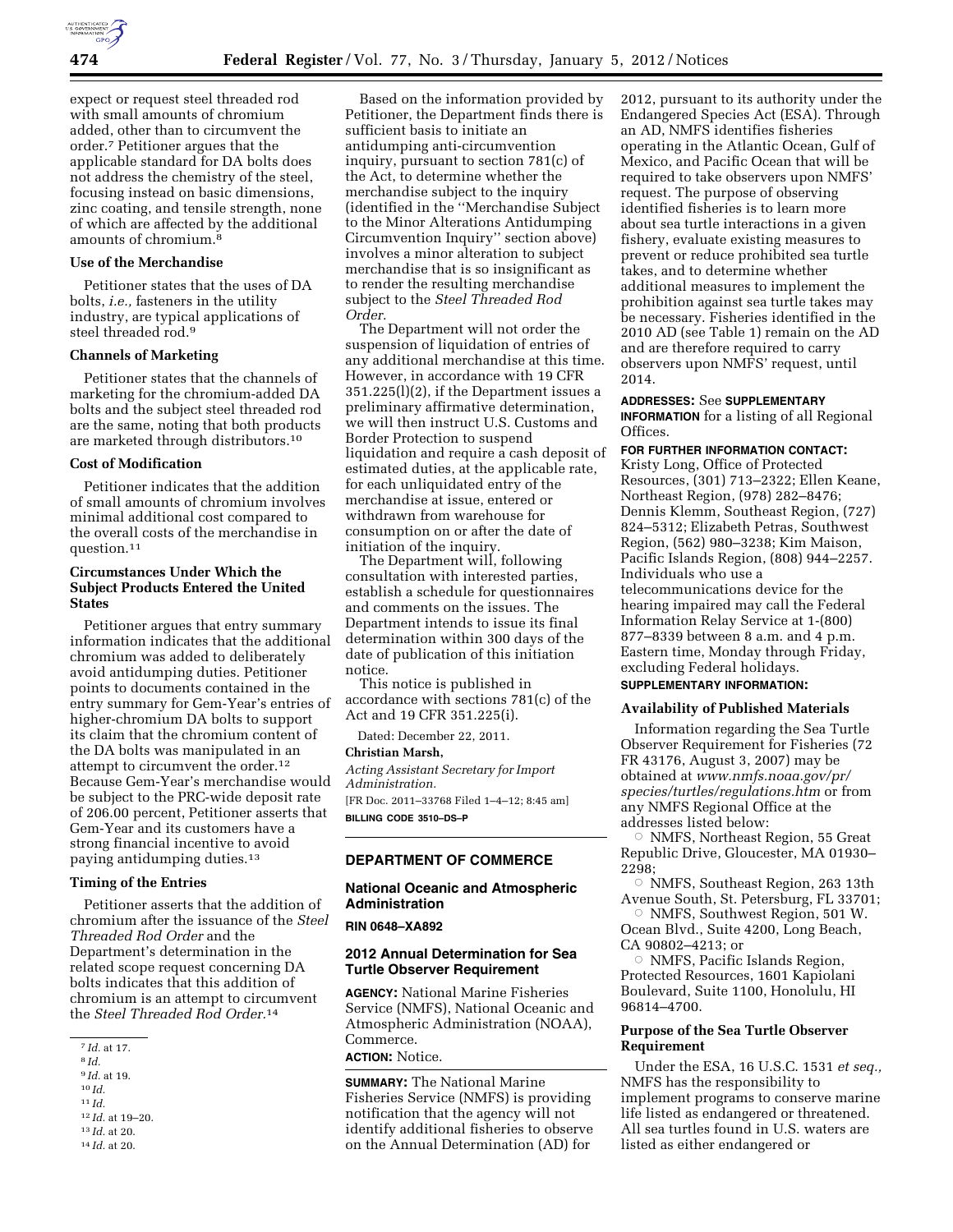threatened under the ESA. Kemp's ridley (*Lepidochelys kempii*), leatherback (*Dermochelys coriacea*), and hawksbill (*Eretmochelys imbricata*) sea turtles are listed as endangered. Loggerhead (*Caretta caretta*), green (*Chelonia mydas*), and olive ridley (*Lepidochelys olivacea*) sea turtles are listed as threatened, except for breeding colony populations of green turtles in Florida and on the Pacific coast of Mexico, and breeding colony populations of olive ridleys on the Pacific coast of Mexico, which are listed as endangered. Due to the inability to distinguish between populations of green and olive ridley turtles away from the nesting beach, NMFS considers these turtles endangered wherever they occur in U.S. waters. While some sea turtle populations have shown signs of recovery, many populations continue to decline.

Incidental take, or bycatch, in fishing gear is one of the main sources of sea turtle injury and mortality nationwide. Section 9 of the ESA prohibits the take (including harassing, harming, pursuing, hunting, shooting, wounding, killing, trapping, capturing, or collecting or attempting to engage in any such conduct), including incidental take, of endangered sea turtles. Pursuant to section 4(d) of the ESA, NMFS has issued regulations extending the prohibition of take, with exceptions, to threatened sea turtles (50 CFR 223.205 and 223.206). Sections 9 and 11 of the

ESA authorize the issuance of regulations to enforce the take prohibitions. NMFS may grant exceptions to the take prohibitions with an incidental take statement or an incidental take permit issued pursuant to ESA section 7 or 10, respectively. To do so, NMFS must determine that the activity that will result in incidental take is not likely to jeopardize the continued existence of the affected listed species. For some Federal fisheries and most state fisheries, NMFS has not granted an exception primarily because we lack information about fishery-sea turtle interactions.

The most effective way for NMFS to learn more about sea turtle-fishery interactions in order to prevent or minimize take is to place observers aboard fishing vessels. In 2007, NMFS issued a regulation (50 CFR 222.402) to establish procedures through which each year NMFS will identify, pursuant to specified criteria and after notice and opportunity for comment, those fisheries in which the agency intends to place observers (72 FR 43176, August 3, 2007). These regulations specify that NMFS may place observers on U.S. fishing vessels, either recreational or commercial, operating in U.S. territorial waters, the U.S. exclusive economic zone (EEZ), or on the high seas, or on vessels that are otherwise subject to the jurisdiction of the U.S. Failure to comply with the requirements under

this rule may result in civil or criminal penalties under the ESA.

NMFS and/or interested cooperating entities will pay the direct costs for vessels to carry observers. These include observer salary and insurance costs. NMFS may also evaluate other potential direct costs, should they arise. Once selected, a fishery will be eligible to be observed for 5 years without further action by NMFS. This will enable NMFS to develop an appropriate sampling protocol to investigate whether, how, when, where, and under what conditions incidental takes are occurring; to evaluate whether existing measures are minimizing or preventing takes; and to determine whether additional measures are needed to conserve and recover turtles.

### **2012 Annual Determination**

NMFS is providing notification that the agency will not identify additional fisheries to observe for the 2012 AD, pursuant to its authority under the ESA. NMFS is not identifying additional fisheries at this time given lack of resources to implement new or expand existing observer programs to focus on sea turtles (50 CFR 222.402(a)(4)). Fisheries identified in the 2010 AD (see Table 1) remain on the AD and are therefore required to carry observers, upon NMFS' request, until 2014. NMFS did not identify additional fisheries to observe in the 2011 AD.

TABLE 1—STATE AND FEDERAL COMMERCIAL FISHERIES INCLUDED ON THE ANNUAL DETERMINATION

| Fishery                         | Years eligible to<br>carry observers |
|---------------------------------|--------------------------------------|
| Trawl Fisheries:                |                                      |
|                                 | 2010-2014                            |
|                                 | 2010-2014                            |
|                                 | 2010-2014                            |
|                                 | 2010-2014                            |
| Gillnet Fisheries:              |                                      |
|                                 | 2010-2014                            |
|                                 | 2010-2014                            |
|                                 | 2010-2014                            |
|                                 | 2010-2014                            |
|                                 | 2010-2014                            |
|                                 | 2010-2014                            |
|                                 | 2010-2014                            |
|                                 | 2010-2014                            |
| Trap/Pot Fisheries:             |                                      |
|                                 | 2010-2014                            |
|                                 | 2010-2014                            |
|                                 | 2010-2014                            |
| Pound Net/Weir/Seine Fisheries: |                                      |
|                                 | 2010-2014                            |
|                                 | 2010-2014                            |
|                                 | 2010-2014                            |
|                                 | 2010-2014                            |